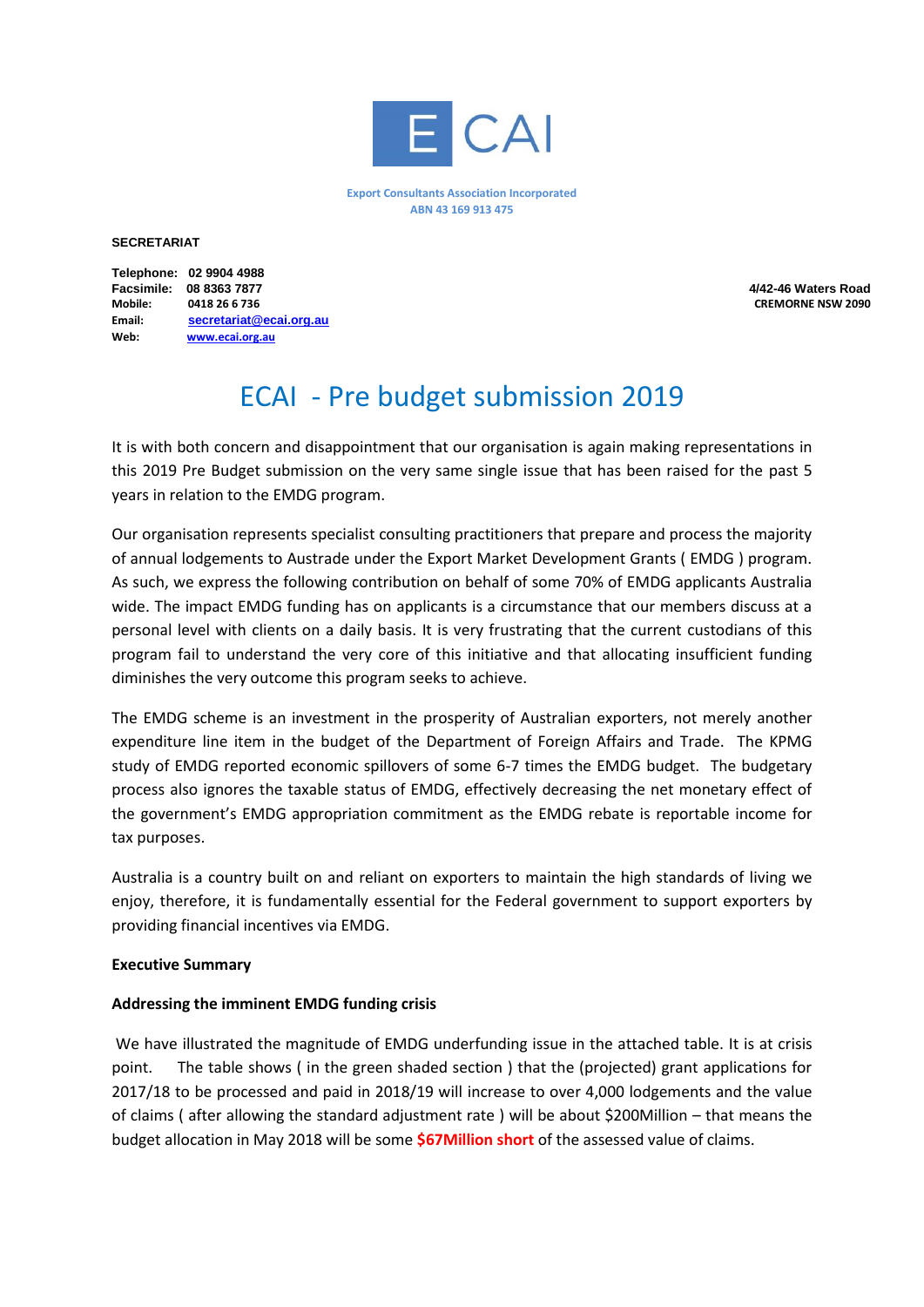# **Providing a higher degree of certainty of financial support for exporting SMEs**

Mr Bill Ferris Chair of Innovation and Science Australia recently recommended a significant increase in the funding commitment of the EMDG scheme, highlighting that the program compliments the commercialisation aspirations of those innovative companies that benefit from the R&D Tax Incentive.

Funding of the EMDG scheme must be increased by at least \$50 million per year over forward estimates and possibly more.

### **Background**

As a program that has operated continuously since 1974, it has assisted over some 100,000 SME enterprises to springboard the progress of their overseas marketing endeavours and many of these businesses are today our biggest names in their industry sectors - Cochlear, Resmed, Nanosonics, Blackmores, Atlassian, FastCat Shipping, Austal Ships, Orbital Engine Company.

All of these businesses ( and many more like them ) had modest beginnings and started their export endeavours as small EMDG applicants. For each of these enterprises, export has been the real contributor to their success.

Successive reviews of the EMDG program since its inception have on every occasion confirmed it is *the most successful economic stimulus initiative ever introduced into the Federal parliament.*

# **Why is EMDG successful ?**

Because it is performance based, all applications are subject to audit and above all, the original architects of this program and legislators understood that offering a financial incentive as the means to coerce the strategic thinking of small business was the best way to encourage business into exploring global markets. That philosophy works.

History proves it works and that proof is validated in findings of all independent reviews conducted on the EMDG scheme .

The Export Performance criteria ( which is the Government's safety value for its budget allocation ) dictates in the legislation that for every \$1 of grant paid, over the 8 years of access to the EMDG program, applicants are required to generate \$8.85 in export income – bearing in mind that every \$1 of revenue has a Labour factor. If they don't meet this test, they don't get paid.

The actual export income derived by EMDG applicants per \$1 of EMDG paid is over \$40.

That is some 5 times the legislated minimum. The raw figures from Austrade show that the grants paid to 3,706 applicants in the 2017/18 year involved the payment of \$131,000,005 in EMDG rebates and those applicants generated \$4.1Billion in export income. ( see our table attached )

The export performance test in the EMDG legislation depicts the expectations of Treasury/Finance which shows the minimum over the past 7 years at some \$700Million.

This comparison clearly demonstrates that EMDG applicants perform well above their weight in generating \$4Billion in export income each year when the mark set by the Government is less than \$1Billion.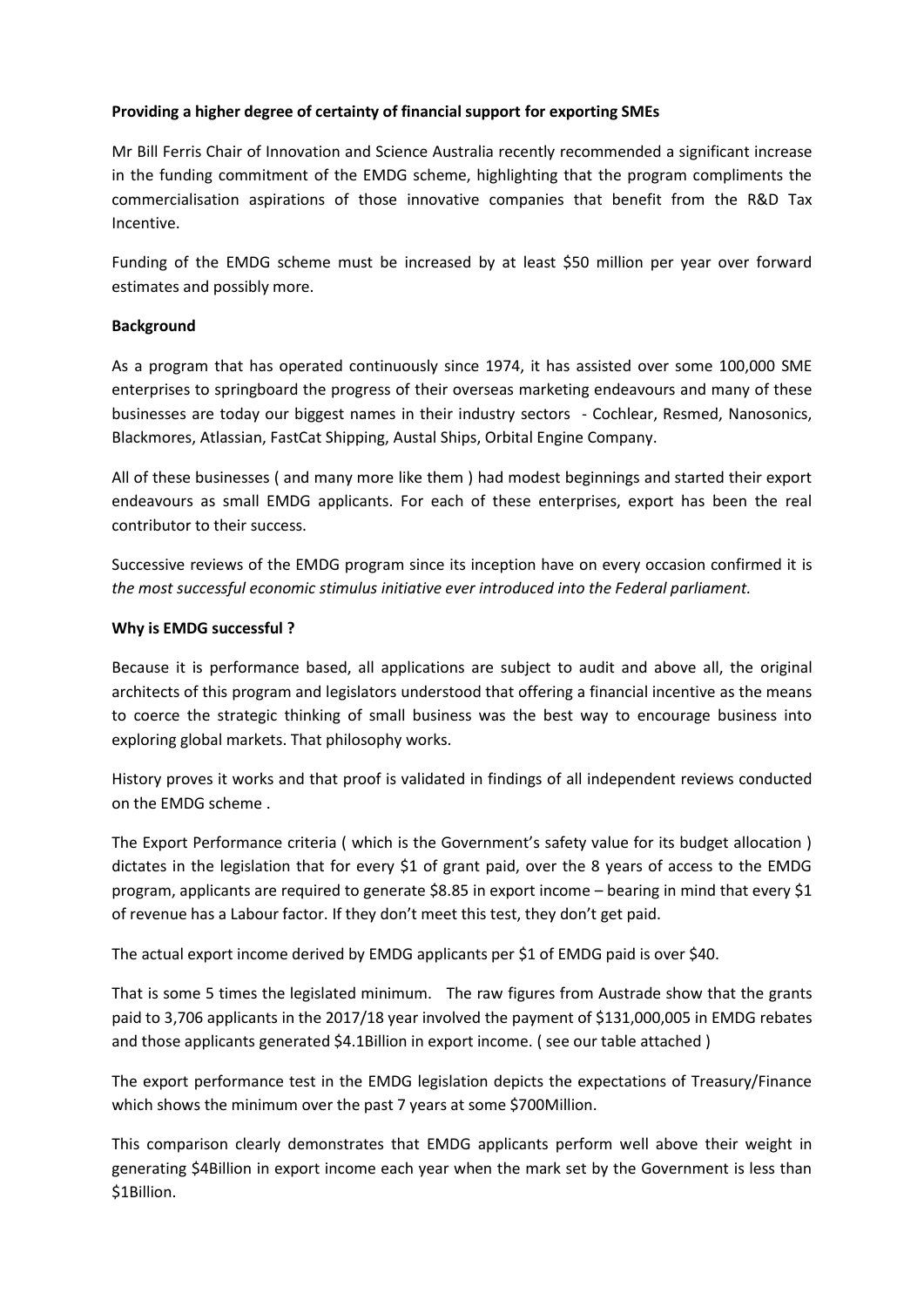As we have stated previously, every \$1 of income has a Labour factor so in generating export revenues at least 4 times higher than expectation, the contribution to economic spill over and new employment from EMDG recipient exporters is glaringly obvious.

ECAI has made representations to incumbent Trade Ministers and Opposition spokespersons for the last 5 years to highlight that by not fully funding the demand for EMDG claims is doing the country a significant economic disservice.

# **Some history of EMDG Scheme funding**

Before the impact of the GFC, the budget for EMDG was \$200Million. Under prudent budgetary management, the budget for EMDG was later scaled back to as low as \$125Million by the Labor Government as demand and applicants for EMDG fell away. This was not only because of the falling demand for goods and services in overseas markets, but an A\$ trading around parity to the US\$ priced Australian exporters out of global markets. Although the EMDG budget was drastically cut, it was back then enough to fully pay all applicants. However, the world economy has since rebounded and the opportunity for Australian SME exporters has returned. But the EMDG budget hasn't.

The GFC subsided and the Coalition did take the first of what was intended as a progression of steps to restore the EMDG budget. The Coalition in 2014 committed an additional \$50Million allocation to EMDG though spread over 4 years – but with the undertaking to further increase that funding. The extract from Hansard 6 March 2014 Page 1884 by the Trade Minister Andrew Robb on this policy statement reads :

*"The changes proposed in this Bill, the Export Market Development Grants Amendment Bill 2014, deliver on the coalition's pre-election commitment to progressively restore funding to export market development grants 'starting' with and initial \$50 million Boost.''*

( highlight and underlining added)

Despite the substantial improvement in the Australian economy progressively since that time, the Coalition has chosen to not honour its undertaking to restore funding to the EMDG budget despite also a comprehensive review of the EMDG program by Michael Lee ( see report attached ) which urged the Government to take immediate action to restore EMDG funding.

Responses to pleas by various industry bodies and by applicants to various Trade Ministers over the past 4 years to address the underfunding problem with the EMDG program has been met with a bland statement this is purely a Treasury / Finance issue as the siloed funding allocation to various portfolios cannot be increased.

The fact is, the Rudd Government allocated \$200Million to EMDG back in 2007 ( 10 years ago ) recognising the value EMDG contributes to the economy. The present Government boasts how much the Australian economy has since rebounded and is in good shape which is totally incongruous to the notion expressed by Ministers that the economic climate is not strong enough to be allocating more funding to something like the EMDG program.